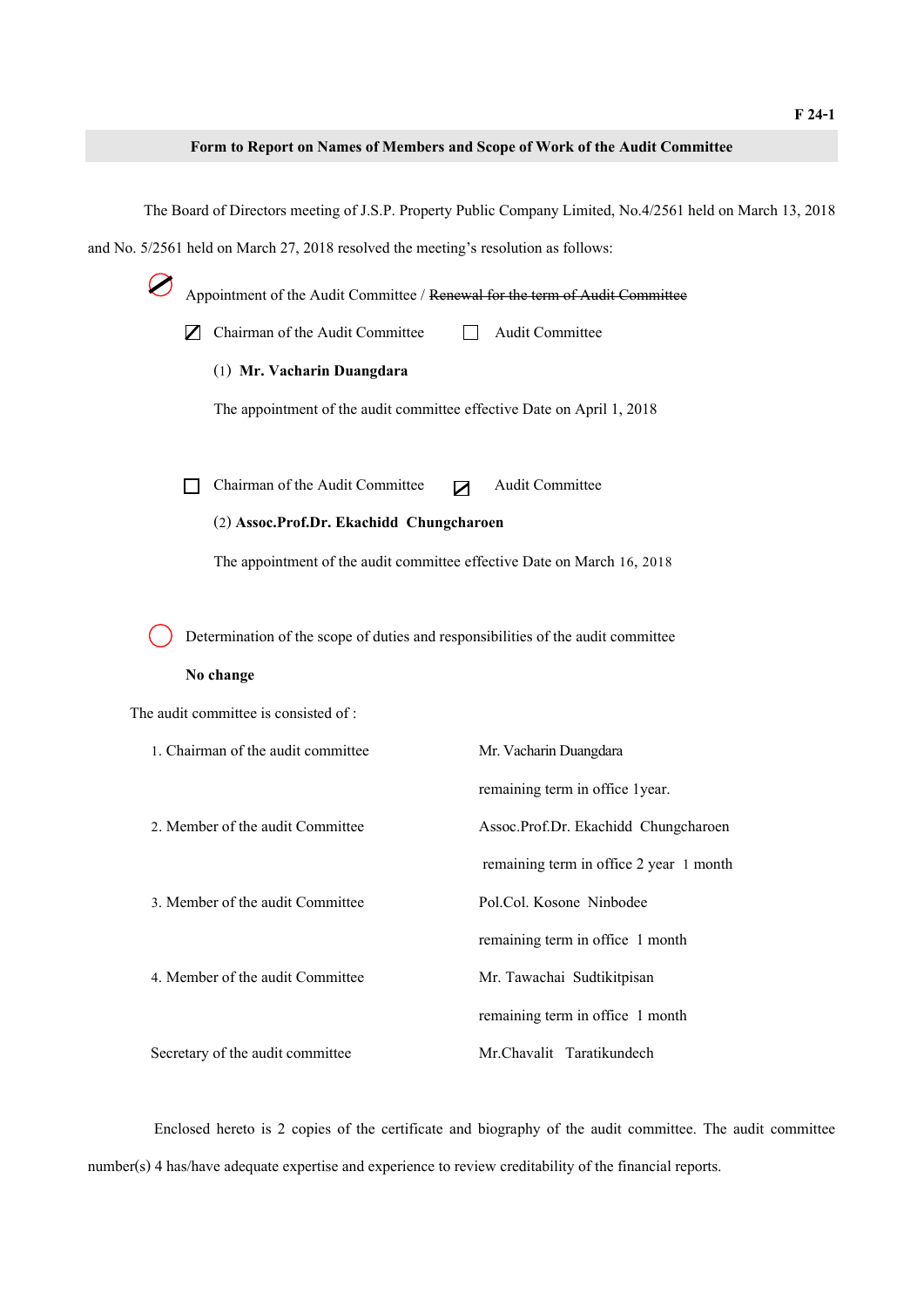The audit committee of the company has the scope of duties and responsibilities to the Board of Director on the following matters :

- 1. To review the company's financial reporting process to ensure that it is accurate and adequate
- 2. To review the company's internal control system and internal audit system to ensure that they are suitable and efficient, to determine an internal audit unit's independence, as well as to approve the appointment, transfer and dismissal of the chief of an internal audit unit or any other unit in charge of an internal audit.
- 3. To review the company's compliance with the law on securities and exchange, the regulations of the Stock Exchange of Thailand, and the law relating to the company's business
- 4. To consider, select and nominate an independent person to be the company's auditor, and to propose such person's remuneration, as well as to attend a non-management meeting with an auditor at least once a year
- 5. To consider the connected transactions, or the transactions that may lead to conflicts of interest, to ensure that the they are in compliance with the laws and the regulations of the Stock Exchange of Thailand, and are reasonable and for the highest benefit of the Company.
- 6. To prepare, and disclose in the company's annual report, an Audit Committee's report which must be signed by the Chairman of the Audit Committee and consist of least the following information.
	- an opinion on the accuracy, completeness and credibility of the company's financial report
	- an opinion on the adequacy of the company's internal control system
	- an opinion on the compliance with the law on securities and exchange, the regulations of the Stock Exchange of Thailand, or the laws relating to the company's business
	- an opinion on the suitability of an auditor
	- an opinion on the transactions that may lead lo conflicts of interests
	- the number of the Audit Committee meetings, and the attendance at such meetings by each committee member
	- an opinion or overview of comments received by the Audit Committee from its performance of duties in accordance with the charter : and
	- other transactions which, according to the Audit Committee's opinion, should be known to the shareholders and general investors.